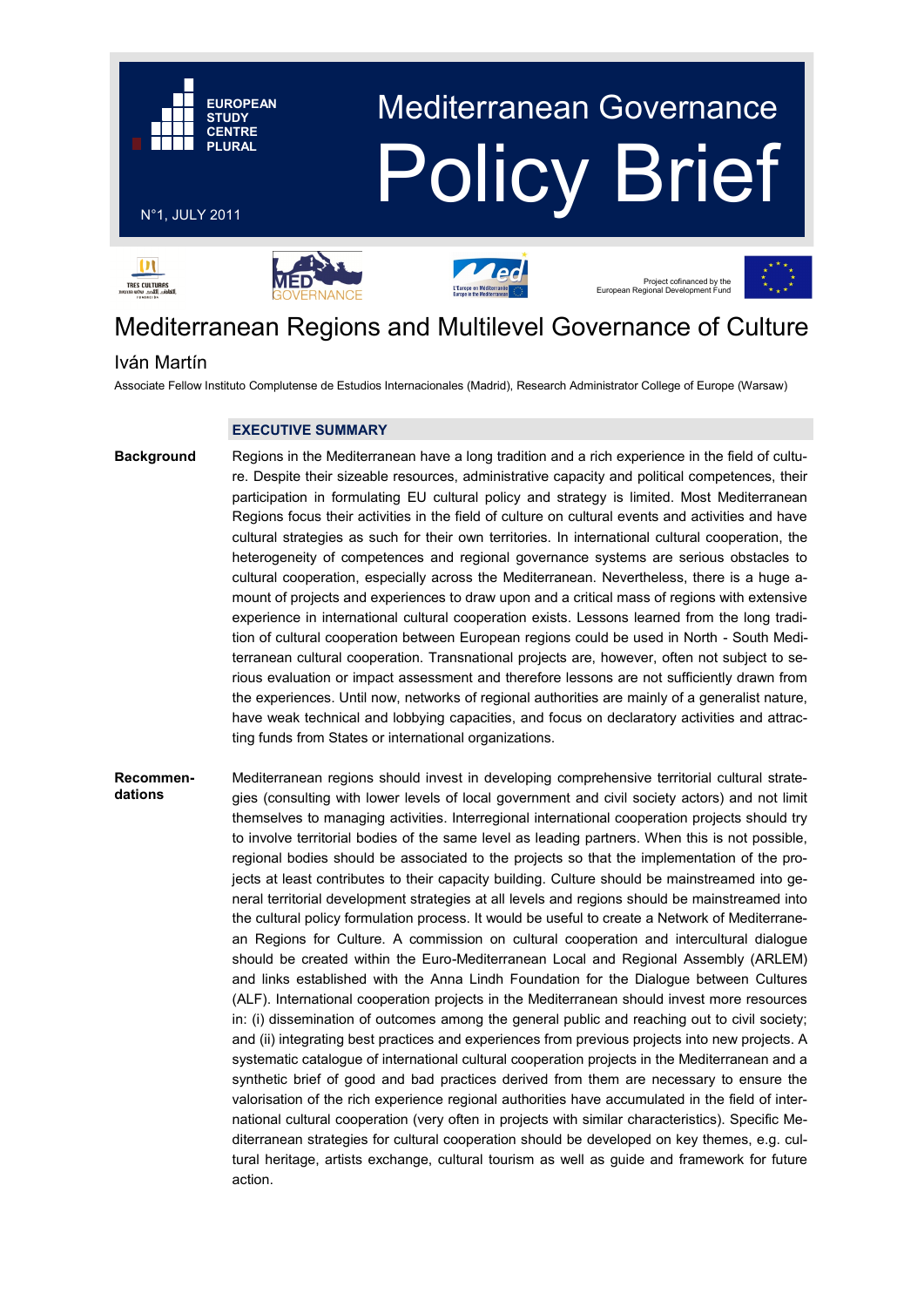#### **INTRODUCTION**

This Policy Brief is based upon a report which analysed the actual and potential contribution of regional authorities to cultural cooperation and policy formulation in the Euro-Mediterranean area. It was developed in the framework of the MedGovernance Project (www.medgov.net) which aimed at developing the role and contribution of Mediterranean regions to major policies, including transport, competitiveness, environment, and culture. A case study -the Network of Historic Urban Centres of Islamic Influence between Spain, Portugal, and Morocco- was selected for an indepth analysis in order to draw conclusions regarding the articulation between field projects and cultural strategies and policies and regarding the institutional aspects of cultural cooperation. The report deliberately focuses on the cultural action of the regions at the Euro-Mediterranean level, and hence does not address the main context factors of cultural development: e.g. freedom as a context requirement for culture; education as the main enhancing factor; language as a vehicle for communication at the foundation of any cultural exchange; and mobility as a multiplier of culture. **Background**

### **Network of Historic Urban Centres of Islamic Influence**

The documentary analysis carried out of the "Network of Historic Urban Centres of Islamic Influence" project shows that the latter was clearly relevant and well designed and, after some initial difficulties, was implemented as planned but its potential as a lever for territorial development and integration between the regions involved in Spain, Portugal, and Morocco, was not fully exploited. This was due mainly to three factors: (i) insufficient integration of the project into other territorial development projects in the same regions; (ii) insufficient investment in the project's dissemination and outreach; and (iii) a lack of follow -up. The "Creation of a project bank for interregional cooperation in the field of territorial planning and cultural heritage" which was mentioned in the original project plan was never implemented. This probably prevented the lessons and experiences drawn from the project from being used in other contexts by the partners involved or by other regions. This conclusion might be relevant for other similar projects of international cultural cooperation between regions.

### **Importance of Culture in Cooperation in the Mediterranean**

Culture and intercultural dialogue in particular represent one of the major challenges today in the Mediterranean. They are fundamental building blocks for achieving the objectives of the Euro-Mediterranean Partnership put in place in 1995 and re-launched through the Union for the Mediterranean (UfM) in 2008. For the Mediterranean to become a true area of shared security and prosperity, culture is a key dimension. Cultural activities make an important contribution to economic activity and to job creation (e.g. tourism). Cultural development is however something more than just an input for social and economic development. Cultural cooperation is significant added value in terms of developing a sense of belonging among populations, something which is acutely needed in the Mediterranean. At the European level, the "European consensus on development" adopted by the Council in November 2005 identified culture as part of the European Community's human development policy and contributing to local development and economic growth. The Euro-Mediterranean Conference of Ministers of Culture of 29 - 30 May 2008 in Athens provides a full plaidoyer for the role of culture, cultural cooperation, and intercultural dialogue in the Euro-Mediterranean process. In the European Agenda for Culture, the EU committed itself to enhancing the cultural component of its external relations, indeed, the "promotion of culture as a vital element in the Union's international relations" is one of the three interrelated sets of objectives of the European Agenda for Culture.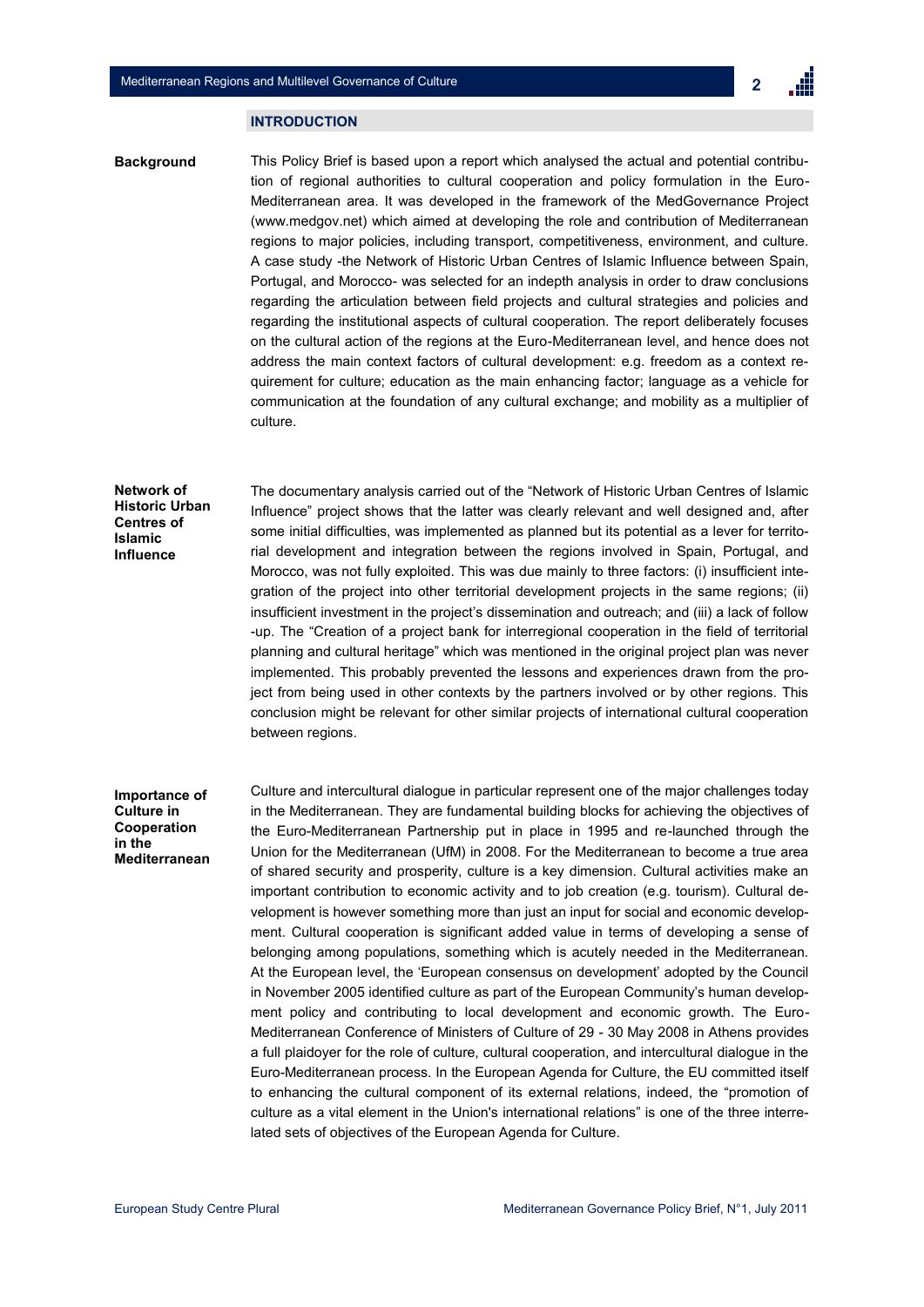

### **REGION'S CONTRIBUTIONS TO MEDITERRANEAN CULTURAL POLICIES**

Regional authorities have an important and strategic role to play in cultural policy, both because of their proximity to the citizens and the territories and because of their mobilizing potential. They have a key role "to de-globalise its universal objectives and produce local results." The European Agenda for Culture states that "each actor would be called upon to contribute, in full respect of the principle of subsidiarity: for the Member States and their regions, this would mean further developing their policies in these areas with reference to common objectives and an endeavour to steer joint activities inter alia through an open method of coordination and exploring opportunities offered by EU funding." Member States would be encouraged to fully associate local and regional authorities and national cultural stakeholders in the follow-up process and to describe in their national reports how they have been involved. However this association has been rather limited and pro-forma and so far regions played a very limited role in the preparation of the broad cultural policy framework. Cultural policies and strategies tend to be defined exclusively by the States. The EU plays a limited role focussing on a limited set of cultural programmes and financing activities. **Current Situation**

**Mediterranean Cultural Action of Regions**

European regions do have certain competences in the field of culture (often overlapping with other public administrations, whether State or local), as well as financial resources to fund their own policies, i.e., they have the legal, political, and financial tools required to influence general cultural policies and strategies. They also tend to have specific public institutions (e.g. institutes, foundations) that are active in the field of cultural action and international cultural cooperation. In quantitative terms, the situation varies greatly across regions, depending on the level of decentralization in every country and the distribution of competences in the field of culture. Table 1 shows the share of European Mediterranean regions in public expenditure on culture.

|                       | Local<br><b>Governments</b> | Regions/<br><b>Provinces</b> | <b>Central</b><br><b>Government</b> |
|-----------------------|-----------------------------|------------------------------|-------------------------------------|
| <b>France (2002)</b>  | 36%                         | 12%                          | 51%                                 |
| Italy (2004)          | 50,3%                       | 5,5%                         | 44,3%                               |
| <b>Germany (2007)</b> | 44%                         | 41,3%                        | 14,7%                               |
| Portugal (2005)       | 23,9%                       | 0%                           | 76,1%                               |
| Slovenia (2007)       | 39%                         | 0%                           | 61%                                 |
| Spain (2006)          | 54,7%                       | 30,47%                       | 14,83%                              |

#### **Table No. 1: European Mediterranean regions' public expenditure on culture**

*Source:* Own elaboration on the basis Council of Europe/ERICarts, *Compendium of Cultural Policies and Trends in Europe*, 10th edition, 2009. No data available for Greece.

Despite this concrete experience in the cultural field regions often act more as service providers and activity organizers, frequently in competition with other levels of governments, than as policy-makers establishing a strategic link between the territories and the State and the international level of governments to define cultural policies and strategies. As a consequence, European regions" participation in cultural policy-making at the European level is rather limited, if not inexistent. Regional councils tend to act as (i) just another cultural operator, often in competition with cities and State institutions; (ii) a grantdistributor; and (iii) regions" cultural action is often an instrument of external "regional marketing" or in some cases "identity projection".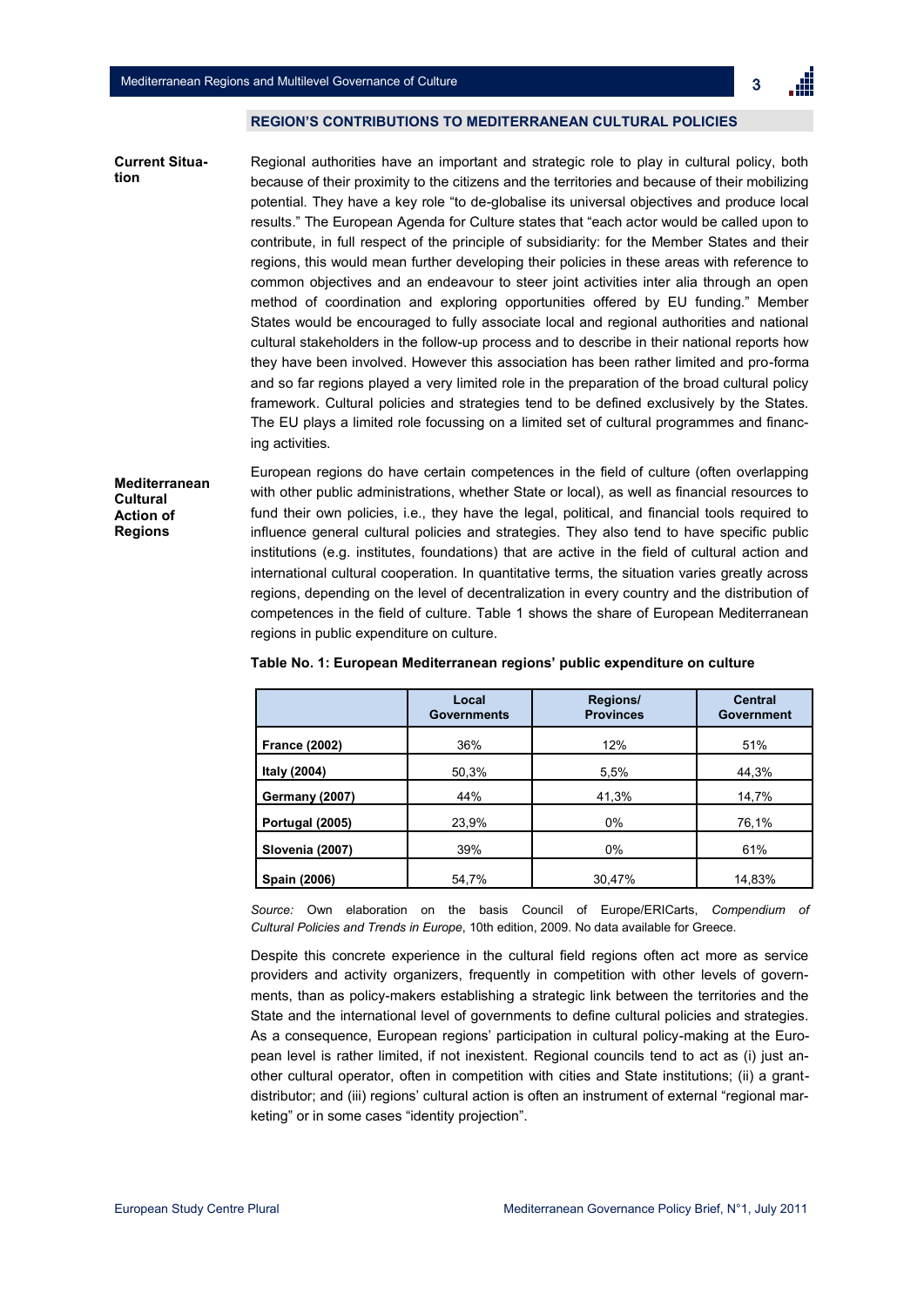

### **Governance Structures and Network Building**

Most Mediterranean regions have extensive experience in the participation and management of multi-country cultural projects and activities, often in cooperation with other government levels or partners (e.g. universities, chambers of commerce). European programmes (Interreg, Media, Culture 2000, VI and VII Framework Programmes) have made a strong contribution to this. So have Euro-regions in the framework of which "the evidence shows that cultural cooperation is easier" than in other fields. Nevertheless, it should be noted that effective cooperation is quite complex due to different administrative and institutional traditions and political priorities. Furthermore, the prevalence of EU funding has determined a de facto exclusion of Southern Mediterranean regions and partners in many projects due to their lack of competences and resources. The influence of regions on cultural policy dynamics at the EU or Euro-Mediterranean level is often channeled through single initiatives and strategies by specific regions rather than through articulated strategies from networks of regions. In their relations with State and supranational levels, regions tend to focus on fundraising rather than on influencing cultural strategies and policies. As a consequence, regional cultural action often becomes diluted in a succession of individual initiatives without coherence or strategic vision, incurring in dispersion and sometimes even cacophony. Network building is largely induced by calls for applications from funding institutions.

The "generalist" networks, such as the Conference of Peripheral Maritime Region (CPMR), the United Cities and Local Governments (UCLG) and the Standing Committee for the Euro-Mediterranean Partnership of Local and Regional Authorities (COPPEM), do not have specific commissions dealing with cultural cooperation. As a consequence, these existing networks do not have the specific technical expertise required for influencing culture policy-making at European or Euro-Mediterranean level, and they are usually not considered as partners by EU institutions or international organizations active in the Mediterranean in the field of culture (e.g. UNESCO). Networks and institutions such as the CPMR or the Committee of the Regions (CoR) seldom focus on cultural issues: they have a rather political nature and act as instances of representation or, in certain cases, support for funding mobilization, but do not often engage in concrete contributions in the cultural field. **Generalist Networks** 

# **Benchmarking and Best Practices Transfer**

A huge inventory of projects and experiences and a critical mass of regions with extensive experience in international cultural cooperation exist. European interregional cooperation in the field of culture has a long tradition and there is an increasing stock of Euro-Mediterranean cooperation projects that have been completed or are near completion. It is not so evident, however, that there is mutual knowledge of those experiences or a learning curve based on the assessment and exchange of experiences and good and bad practices resulting from those projects, which often have similar features. Information on them, the way they work, and their assessment is scattered, preventing: (i) the identification of good and bad practices; (ii) synergies between projects; and (iii), the articulation of projects with broader cultural policies or strategies. One of the features of international cultural cooperation in the region is "fragmentation and lack of visibility." From this experience some key elements for the success of the international cultural cooperation process emerge: (i) identification of the "cooperation theme"; (ii) identification of partner regions; (iii) identification of institutional actors involved, their skills and capacities; (iv) involvement of external actors (agencies, institutions, universities, associations, cultural operators); and (v) a strategy to interact with national and international bodies of cultural policymaking and contribute to them based on the project experience.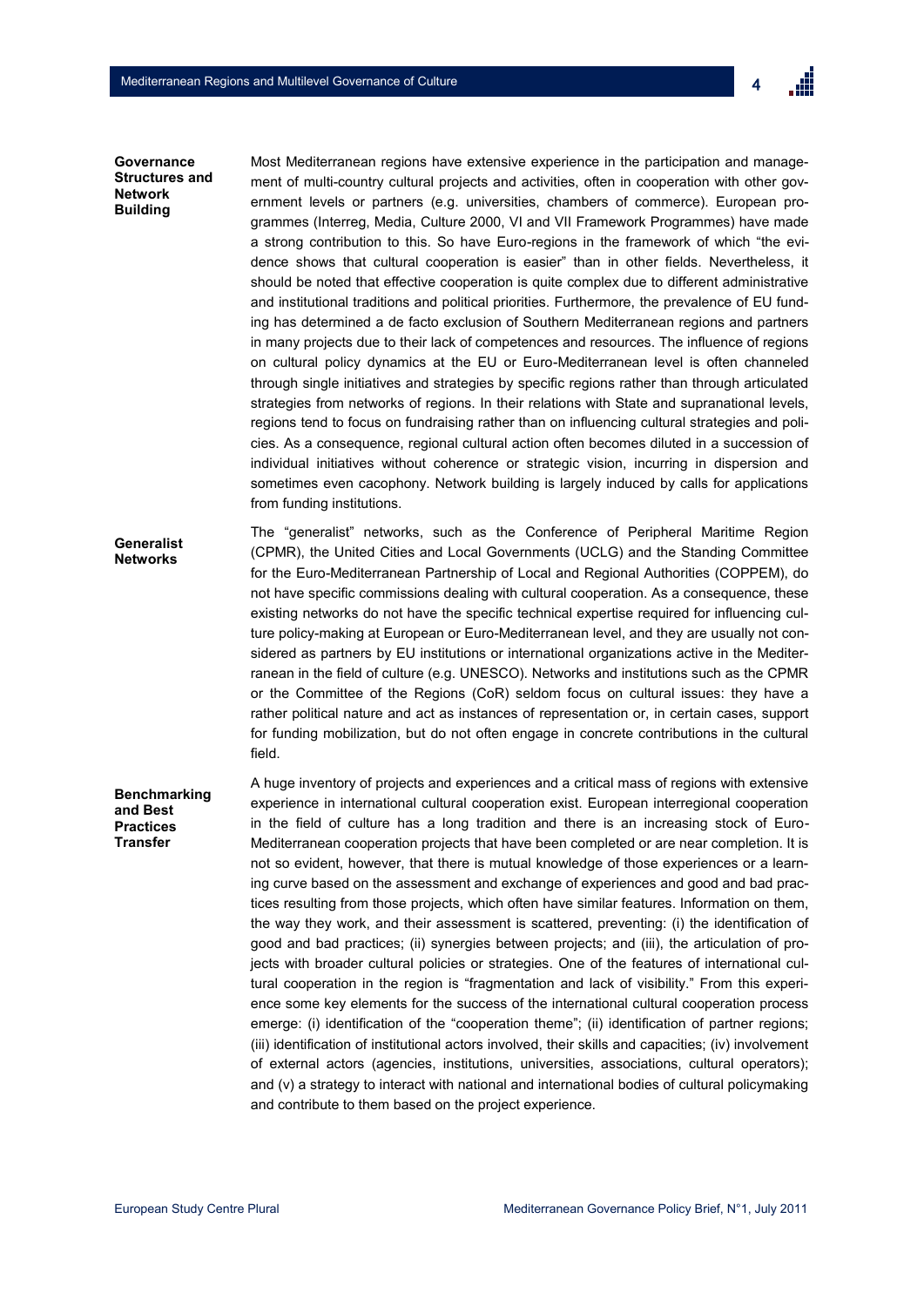

#### **MEDITERRANEAN CULTURAL GOVERNANCE AND CULTURAL STRATEGIES**

**Mediterranean Cultural Governance and Cultural Strategies**

Culture has been an integral part of the Euro-Mediterranean Partnership (EMP) since the beginning, with a specific chapter for "social, human and cultural cooperation." The stated general aim of the EMP"s third chapter was to develop human resources, increase knowledge of and promote understanding between cultures, and encourage rapprochement between the peoples of the Euro-Mediterranean area through exchanges and the development of free civil societies. These goals were to be addressed through a variety of regional activities aimed at improving educational and training systems, controlling demographic growth, reducing migratory pressures (sic), and fighting racism, xenophobia, and intolerance. Specific areas addressed include cultural heritage, audiovisual cooperation, youth, media, and women. The 1995 Barcelona Work Programme included two specific actions that call for meetings about: (i) the cultural and religious fields to address intolerance; and (ii) closer media interaction. For at least the first ten years of the EMP, cultural cooperation was a largely technical tool involving only institutional actors or specialized agencies, to the extent that we can state that there was no correspondence between stated objectives and mobilized means. The budget allocations have remained largely symbolic (in particular in relation to the overall financial envelope for the MEDA Programme first and the European Neighbourhood and Partnership Instrument (ENPI) subsequently), and the political relevance of cultural initiatives in the framework of the Euro-Mediterranean Partnership can be questioned.

## **MAIN INITIATIVES**

The main initiatives implemented over the years in the field of culture in the framework of the Euro-Mediterranean Partnership are the following.

The EuroMed Heritage regional programme promotes cultural dialogue about the Mediterranean heritage clearly stands out. Euromed IV, the fourth stage of the programme, has been approved for 2008 - 2012 (€13.5 million). In 2007, this programme gave rise to the first "Strategy for the Development of Euro-Mediterranean Cultural Heritage: Priorities from Mediterranean Countries (2007 - 2013.)." Local and regional authorities are hardly mentioned in it or are portrayed as "targets" of the strategy, not as actors and authors of it. However, the programme has recently moved to promote a closer involvement of local and regional activities in its activities. **EuroMed Heritage**

The EuroMed Audiovisual regional programme promotes the development, promotion, distribution, and circulation of Mediterranean and European audiovisual products. It works mainly with and through an audiovisual operators" regional programme (€15 million in 2005-2008, plus € 11 million for 2009 - 2012). **EuroMed Audiovisual**

The EuroMed Youth III programme (€5 million in 2005 - 2007, plus €5 million for 2010 - 2013 for the IV stage) promotes youth exchanges. **EuroMed Youth III**

Tempus (2005 - 2013, approximately €35 - 39 million per year) and Erasmus Mundus (2009 - 2010, €29 million) promotes higher education and student mobility (the ENPI Interregional Programme in the framework of the Neighbourhood Policy). **Tempus**

The ALF was established in 2005 as the only new institution within the Euro-Mediterranean Partnership so far. In the words of the Ministers of Culture, "the Foundation is a clear testimony of the importance that the Euro-Mediterranean family attaches to dialogue between cultures." And, given their competences and their activities in the field of culture, local and regional authorities should have an important and specific role in this. **Anna Lindh Foundation**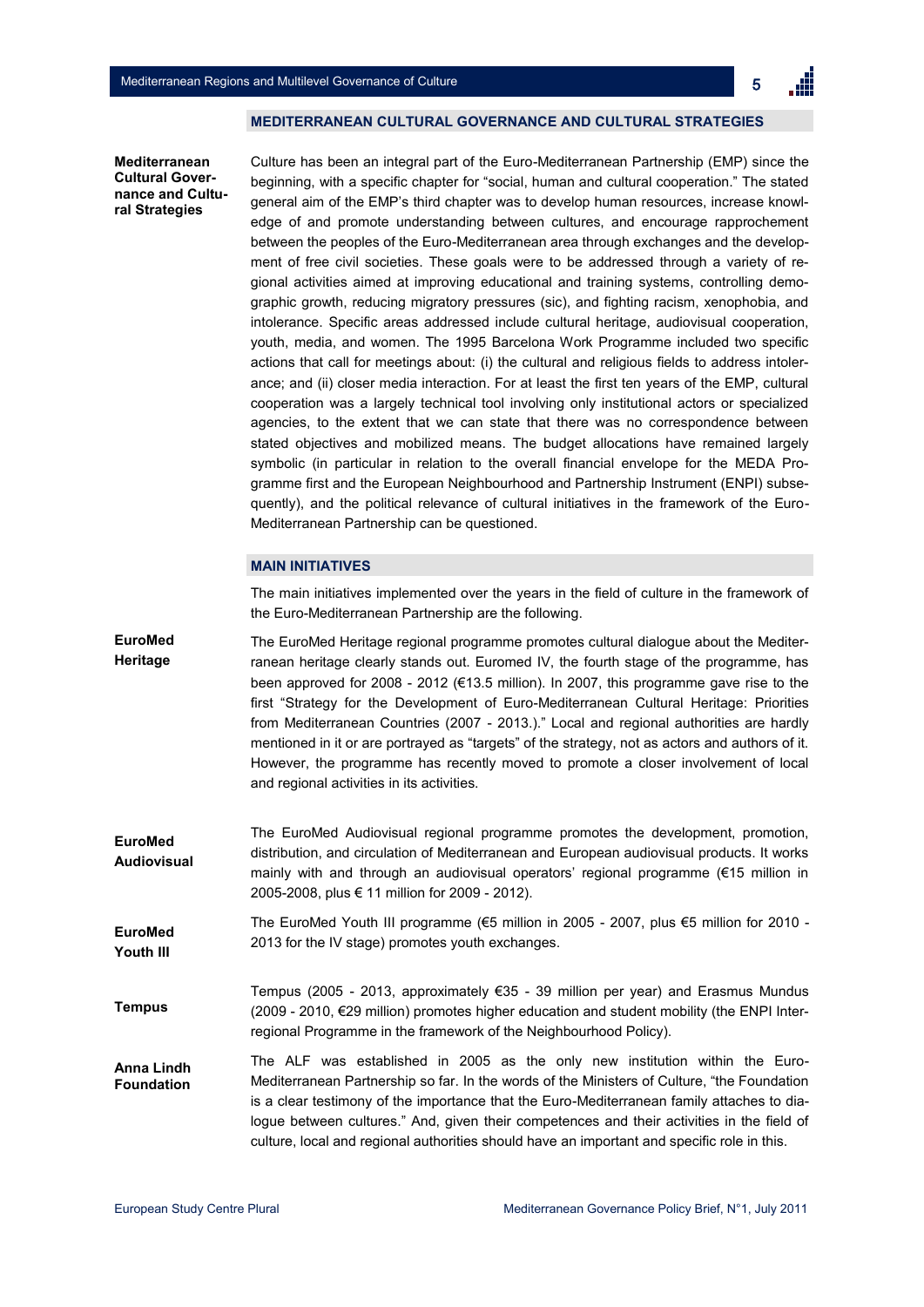**Euro-**



Indeed in their proposal to create a Mediterranean Cultural Foundation, the High Level Group of Experts specified that "when performing its [report] drafting role, the Foundation should take into account as much as possible the experiences and initiatives of local authorities, thus underlining the part they play, and will increasingly play in the intercultural dialogue in everyday life." In fact, one of the six strategic axes of the ALF established is "Cities and Diversity" (the others are Ideas and Ideologies, Education, Cultural Production, Media, and Religion, Spirituality, and Values). But in reality nothing has been done so far in this respect.

A new major breakthrough in the development of the cultural chapter was achieved in the Agreed Conclusions of the third Euro-Mediterranean Conference of Ministers of Culture (Athens, 29 - 30 May 2008), following two former Ministerial Meetings (Bologna 1996 and Rhodes 1998) and the meeting of the Euro-Mediterranean Ministers of Foreign Affairs (Crete 2003) specifically devoted to dialogue between cultures. The Conference reviewed the action of the Euro-Mediterranean Partnership in the field of culture since 1995. But the most important outcome of the Conference was the decision to let the Conference: "mark the starting point of a full-fledged Euro-Mediterranean Strategy on Culture, encompassing cooperation in both the dialogue between cultures and cultural policy. This strategy should enhance the cultural dimension of the Euro-Mediterranean partnership in an innovative and concrete way". The Conference also agreed "to establish a follow-up mechanism to draw up a Euro-Mediterranean Cultural Strategy and concrete proposals, to be endorsed by the next meeting of the Ministers of Culture" Quite interestingly and revealingly, no single reference to local and regional authorities" participation is made throughout the long, articulated conclusions. **Mediterranean Cultural Strategy**

In the middle of this process of increasing formalization of the Euro-Mediterranean cultural action, the UfM project established in the Paris Summit in July 2008, and conceived to relaunch the EMP. It focuses on concrete (mainly infrastructure) regional projects and was not originally meant to include a specific cultural dimension. However, one of the six projects finally selected for implementation in the Euro-Mediterranean Conference of Ministers of Foreign Affairs held in Marseille in November 2008 was the creation of a Euro-Mediterranean University (EMUNI) inaugurated in June 2008 in Piran, Slovenia, with the aim of becoming "a university of universities." More specifically in the cultural field, the Ministers just committed themselves to pursuing Euro-Mediterranean cooperation, among many other aspects, for "Promoting dialogue between cultures and cultural diversity," with three major dimensions: (i) the process that should lead to a new Euromed Strategy on Culture in two years" time built on a "dialogue between cultures" and "cultural policy"; (ii) the consolidation of the Anna Lindh Foundation"s capacity to promote intercultural dialogue, diversity, and mutual understanding; and (iii) the launching of the Euromed Heritage IV programme. The UfM project is blocked since late 2008. **Union for the Mediterranean**

#### Completely outside the Euro-Mediterranean Partnership, and in parallel to it, in the framework of the Alliance of Civilizations (AoC), too, regional authorities are largely absent, in contrast to business bodies and civil society at large. Local authorities are formally present in the AoC process through a Memorandum of Understanding signed in January 2008 with the UCLG, and some mayors of big cities were present at the second high level Forum for the AoC held in Istanbul in 2009, but their substantial involvement has been very limited so far. **Alliance of Civilizations**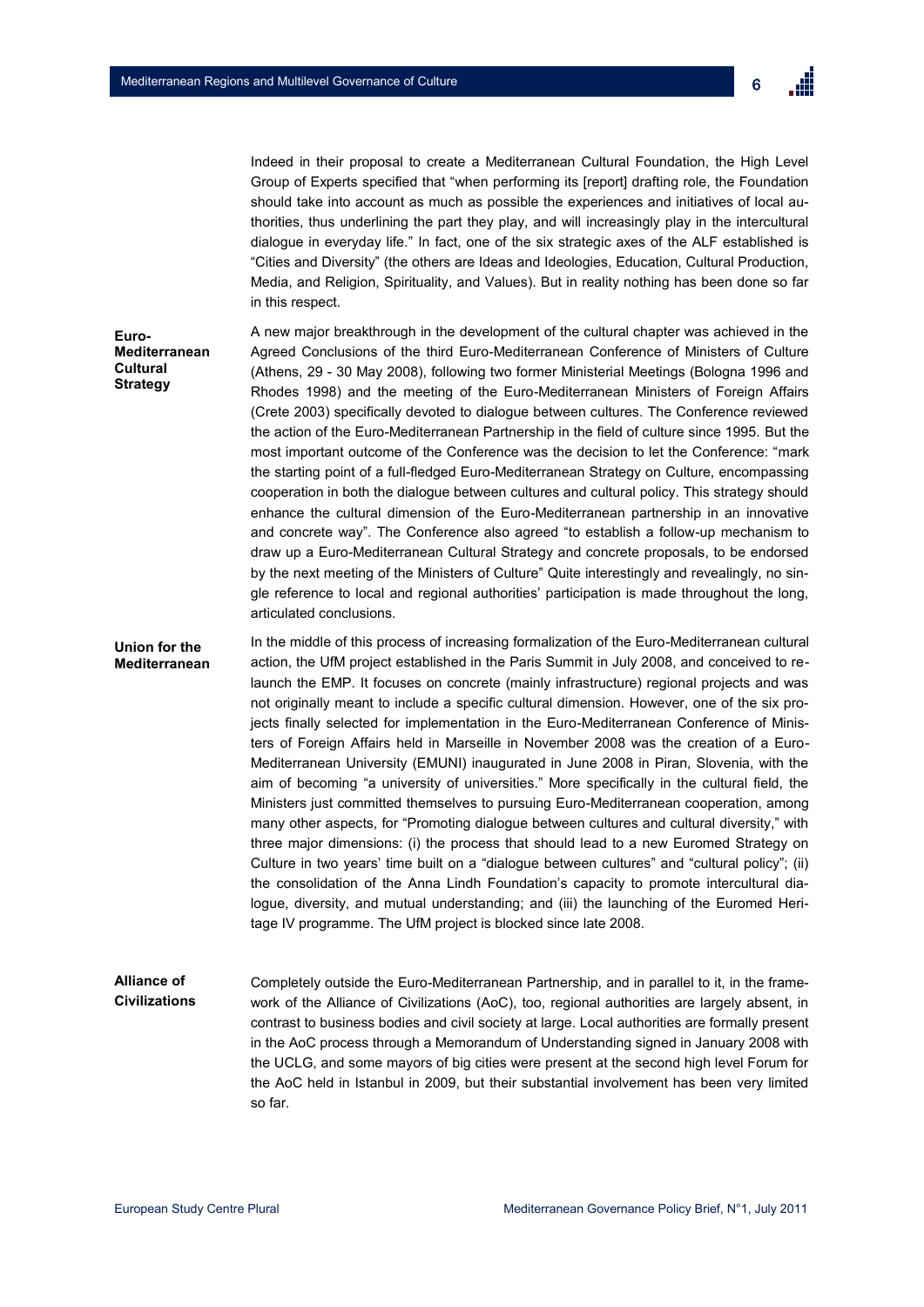**Border**



The European Neighbourhood Policy (ENP) started in 2005 as the new framework for bilateral relations between the EU and its neighbouring countries, including the Mediterranean Partner Countries (MPCs). Its financial instrument, the European Neighbourhood and Partnership Instrument (ENPI), replaced in 2007 all previous geographic and thematic assistance programmes of the European Union (EU) to its neighbouring countries, including the MEDA Programme for MPCs (and hence also the funding of Euromed regional programmes). The ENPI contains a new and innovative cross-border cooperation component with sizeable resources specifically addressed to support the involvement of regions and other local actors in the management of EU borders and the cross-border flows, including personal and cultural exchanges. It aims at strengthening cooperation between territories located on the EU"s external borders, in other words, between member States and partner countries that share common maritime or land borders. In this respect, two types of programmes exist: bilateral programmes for land borders or short sea crossings, and multilateral sea basin programmes for maritime borders. **ENPI Cross Cooperation**

> Fifteen programmes have been approved within the framework of the ENPI Cross-Border Cooperation Programme (Strategy Paper 2007 - 2013). They have a total budget of €1.181 billion for 2007-2013 (half of it coming from ENPI -or 5 % of the overall ENPI budget- and the other half from the European Regional Development Fund (ERDF), i.e. from EU structural funds). As a consequence, these programmes are managed using a slightly simplified methodology applicable to structural funds. They are used to finance cooperation projects managed by local and regional authorities, as well as by other local actors and social partners such as universities, trade unions, employer organizations, NGOs, and Chambers of Commerce, including cultural operators.

#### **STRUCTURAL LIMITATIONS OF REGIONS**

So finally the European Neighbourhood Policy has created a cooperation instrument, the Cross-Border Cooperation (CBC) Programme, which entrust Mediterranean regions with sizeable resources to build up a joint strategy on the basis of a network of projects and partner institutions, including in the cultural sector. However, the publication of the first call for proposals for standard projects in May 2009 revealed some of the structural limitations of this kind of cooperation. Because of administrative delays imputable to heavy EU procedures, it has taken almost two years to start the programme. And its implementation is being further delayed because of political interferences, which do not allow the Programme to be extended to all Mediterranean coastal areas. One recurrent obstacle to region-to-region cultural cooperation across the Mediterranean is the heterogeneity of competences and institutional structures of regions across countries.

When it comes to Southern and Eastern Mediterranean regions, this is aggravated by the regions" lack of autonomy, both administratively and financially: often the partner institutions have to be de-concentrated State bodies (or Ministries), only public institutions with political competences, administrative capacities, and financial resources, in order to engage in this kind of programme. Even if regional authorities are involved, they lack formal competences, or real decision-making often lies in central government institutions (the parallel phenomena of informal decentralization and informal recentralization are at play). Finally, there is no doubt that the lack of a thematic network of regions focused on culture and cultural cooperation in the Mediterranean has prevented the regions from becoming a necessary partner (whether because of their political clout or because of their technical expertise) for the describe initiatives undertaken in the Euro-Mediterranean framework in the last few years, such as the Anna Lindh Foundation or the Euro-Mediterranean Strategy for Culture.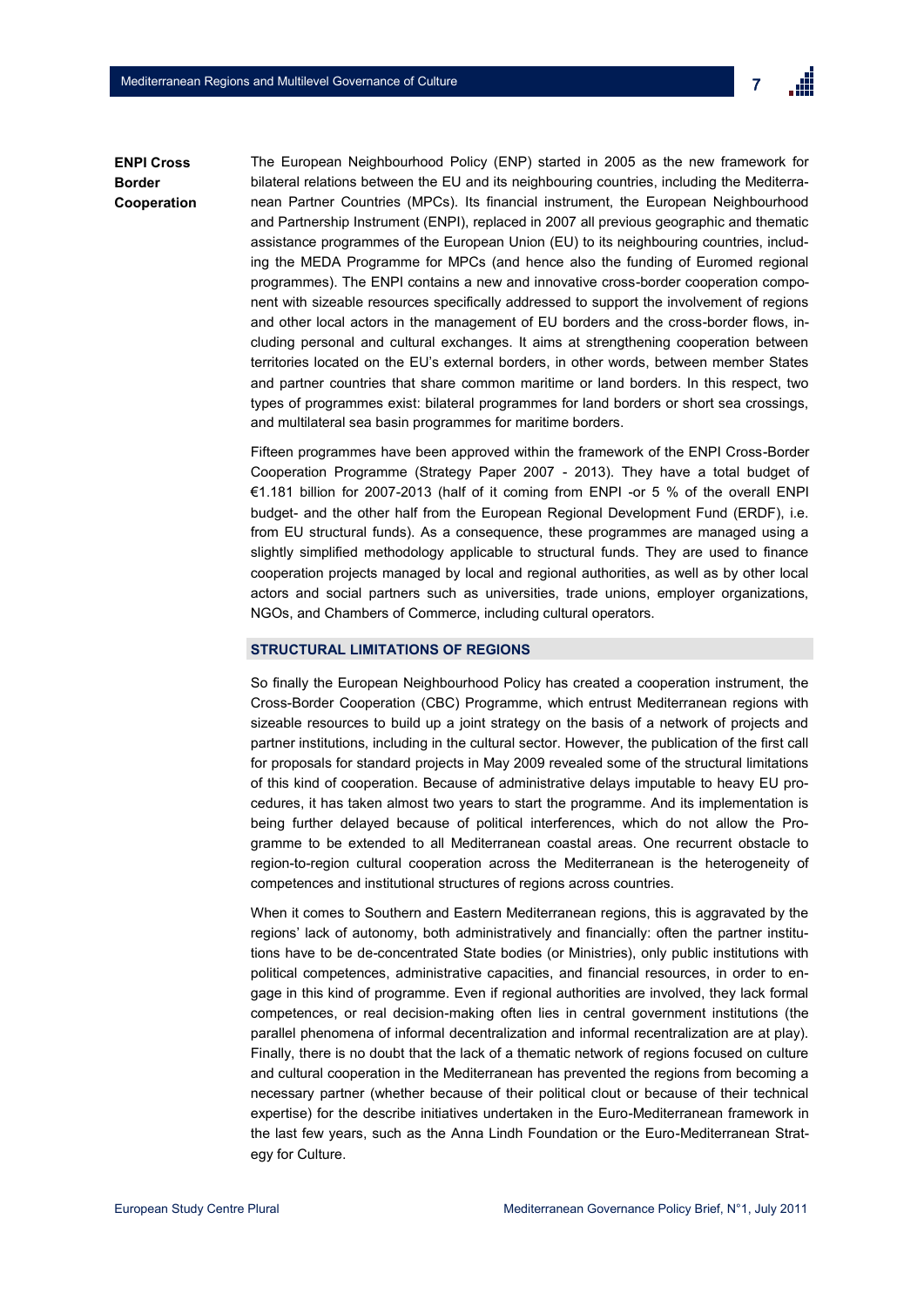# **(POTENTIAL) CONTRIBUTION OF REGIONS**

The EU and EuroMed regions have been largely absent so far from cultural policy- and strategy-making at the European and Euro-Mediterranean level. As indicated above, although the blueprint for the Euro-Mediterranean Strategy on Culture states that it "should also aim at establishing more balanced cultural exchanges" and that "all dimensions of cooperation should be enhanced (EU partner countries, regional, bilateral), including direct cooperation between individual EuroMed partners, with a view to empowering cultural operators," this is far from being carried out. As the EU Committee of the Regions stated in its recent White Paper on Multi-Level Governance, "The EU is underpinned by a set of common values and fundamental rights that has been the basis for the emergence of a common political culture at the level of the EU. Subsidiarity, proportionality, proximity, partnership, participation, solidarity and mutual loyalty are the key principles that inspire and guide Community action. They shape the European model of protection for fundamental rights, which include local and regional autonomy and respect for diversity. Promoting and preserving this model requires responsibility to be shared between all tiers of government." Exactly the same applies to the Euro-Mediterranean Partnership, and the creation of the Euro-Mediterranean Local and Regional Assembly (ARLEM) could be an instrument to ensure this co-ownership and participation. The Committee of Regions (CoR) also states that "multilevel governance is not simply a question of translating European or national objectives into local or regional action, but must also be understood as a process for integrating the objectives of local and regional authorities within the strategies of the EU." But in order to do so, local and regional authorities should have their own strategies defined, agreed upon, and advocated at the EU and Euro-Mediterranean levels. This requires regions to acquire enhanced strategic capacities and, in particular in the field of culture, a thorough reorientation of their action in this field. Another aspect that should not be neglected is that multilevel governance is a two-way framework. Regions cannot claim participation in the cultural agenda-setting and policy formulation at the State, EU, or Euro-Mediterranean level if they, in turn, do not consult and involve sub-regional actors (such as provinces or cities, but also civil society actors) in their own cultural policy formulation process. This is often the case in Mediterranean regions.

# **RECOMMENDATIONS**

their capacity building.

Mediterranean regions should invest in developing their own comprehensive territorial cultural strategies, and not limit themselves to managing cultural activities. This is relevant even for those regions that do not have direct competences in the field of culture. These strategies should have an international cooperation window reaching out to other Mediterranean regions. To formulate these strategies, they should consult lower levels of local government (provinces and cities) and civil society actors in their territories, if they want to have a legitimate claim to their right to be consulted and participate in State, EU, and Euro -Mediterranean cultural policymaking. Interregional international cooperation projects should try to involve territorial bodies of the same level as leading partners. When this is not possible due to the heterogeneity of competences across countries, regional bodies should be associated to the projects (for instance, when the leading project partner in a Southern Mediterranean country is a Ministry or other de-concentrated State body), so that the implementation of projects contributes to **Not only Management Inter-regional Projects**

Following the same rationale, a commission on cultural cooperation and intercultural dialogue should be created within the newly established Euro-Mediterranean Local and Regional Assembly (ARLEM). **ARLEM**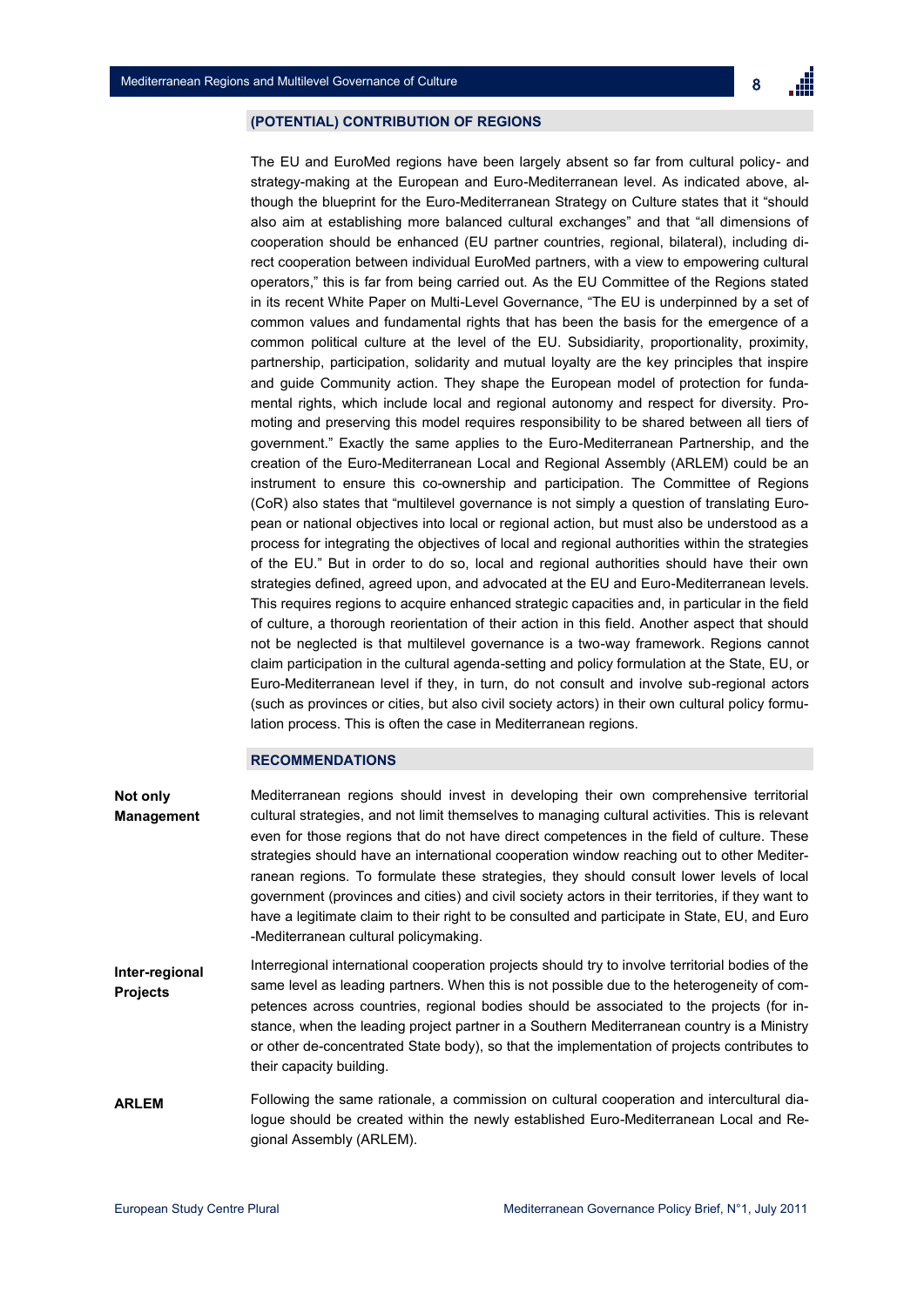| <b>Culture Mainstrea-</b><br>ming       | Culture should be mainstreamed into general territorial development strategies at all le-<br>vels, and as this is increasingly accepted, regions should be mainstreamed into the cultu-<br>ral policy formulation process. To advance in this direction, it would be extremely functio-<br>nal to create a Mediterranean Network of Regions for Culture bringing together regions<br>from throughout the region (regardless of their level of competences) and specifically focu-<br>sed on cultural and cultural cooperation issues. As a first step, such a network could be<br>created within the Inter-Mediterranean Commission of the CMPR to take advantage of<br>institutional synergies and facilitate linkage to other strategic fields of regions' action. This<br>would contribute to integrating regions' diplomacy in the field of culture into a single frame-<br>work where regions could be collectively involved as such (without undermining their indi-<br>vidual action), a prerequisite for exerting influence on policy-making in the field of culture<br>in the Mediterranean. A limited but specialized and dedicated technical secretariat should<br>be created in this framework. The Network would act as a permanent framework for e-<br>xchanges and cooperation between regions on cultural issues. It would also conduct a<br>systematic dialogue with networks of cities and other local authorities, Euro-Mediterranean<br>networks of cultural operators, and civil society networks in this field (such as the Forum<br>Euro-Mediterranéen de la Culture (FEMEC), and others). |
|-----------------------------------------|-------------------------------------------------------------------------------------------------------------------------------------------------------------------------------------------------------------------------------------------------------------------------------------------------------------------------------------------------------------------------------------------------------------------------------------------------------------------------------------------------------------------------------------------------------------------------------------------------------------------------------------------------------------------------------------------------------------------------------------------------------------------------------------------------------------------------------------------------------------------------------------------------------------------------------------------------------------------------------------------------------------------------------------------------------------------------------------------------------------------------------------------------------------------------------------------------------------------------------------------------------------------------------------------------------------------------------------------------------------------------------------------------------------------------------------------------------------------------------------------------------------------------------------------------------------------------------------------------------------------|
| <b>Associate Regions</b>                | The Mediterranean Network of Regions for Culture and the commission on cultural coope-<br>ration and intercultural dialogue in ARLEM- should both first address the issue of how to<br>associate regional authorities to the on-going formulation of a Euro-Mediterranean Cultural<br>Strategy and to the activities of the Anna Lindh Foundation for Dialogue between Cultures.                                                                                                                                                                                                                                                                                                                                                                                                                                                                                                                                                                                                                                                                                                                                                                                                                                                                                                                                                                                                                                                                                                                                                                                                                                  |
| <b>ENPI CBC and</b><br><b>Med Basin</b> | The success of the Cross-Border Cooperation (CBC) Programme of the ENPI, and in par-<br>ticular of the Mediterranean Basin Programme, has strategic importance for the prospects<br>of increasing the participation of the regions in Mediterranean policy-making in all fields,<br>including culture. The credibility of the regions as full-fledged partners in Euro-<br>Mediterranean cooperation is at stake. So a top priority of all existing networks and regio-<br>nal authorities from the North and the South of the Mediterranean should be to solve cur-<br>rent blockades and make sure that it succeeds                                                                                                                                                                                                                                                                                                                                                                                                                                                                                                                                                                                                                                                                                                                                                                                                                                                                                                                                                                                             |
| <b>ENP</b>                              | In line with the rationale of the ENP, EU programmes and agencies in the field of culture<br>should be opened to the participation of Southern and Eastern Mediterranean countries<br>(and regions, in the same conditions as European ones). The EU-Morocco Advanced Sta-<br>tus agreed on in October 2008 and currently being developed offers an appropriate frame-<br>work for this. Participation in EU cultural programmes would strongly enhance Southern<br>Mediterranean regions' capacities in this field.                                                                                                                                                                                                                                                                                                                                                                                                                                                                                                                                                                                                                                                                                                                                                                                                                                                                                                                                                                                                                                                                                              |
| Investment                              | International cooperation projects in the Mediterranean should invest more resources and<br>in a more systematic way: (i) in the dissemination of outcomes and results among the ge-<br>neral public and in reaching out to civil society, with dedicated budget resources for this (a<br>radical but warranted measure would be to reserve 10% of the budget for these purpo-<br>ses); and (ii) in integrating into the project plan the assimilation of best practices and expe-<br>riences from other previous similar projects (in the same or other Mediterranean regions).                                                                                                                                                                                                                                                                                                                                                                                                                                                                                                                                                                                                                                                                                                                                                                                                                                                                                                                                                                                                                                  |
| <b>Further</b><br><b>Research</b>       | A systematic catalogue of international cultural cooperation projects in the Mediterranean<br>(by similar categories of projects) and a synthetic brief of good and bad practices derived<br>from them are necessary to ensure the valorisation of the rich experience regional authori-<br>ties have accumulated in the field of international cultural cooperation (very often in pro-<br>jects with similar characteristics).                                                                                                                                                                                                                                                                                                                                                                                                                                                                                                                                                                                                                                                                                                                                                                                                                                                                                                                                                                                                                                                                                                                                                                                  |